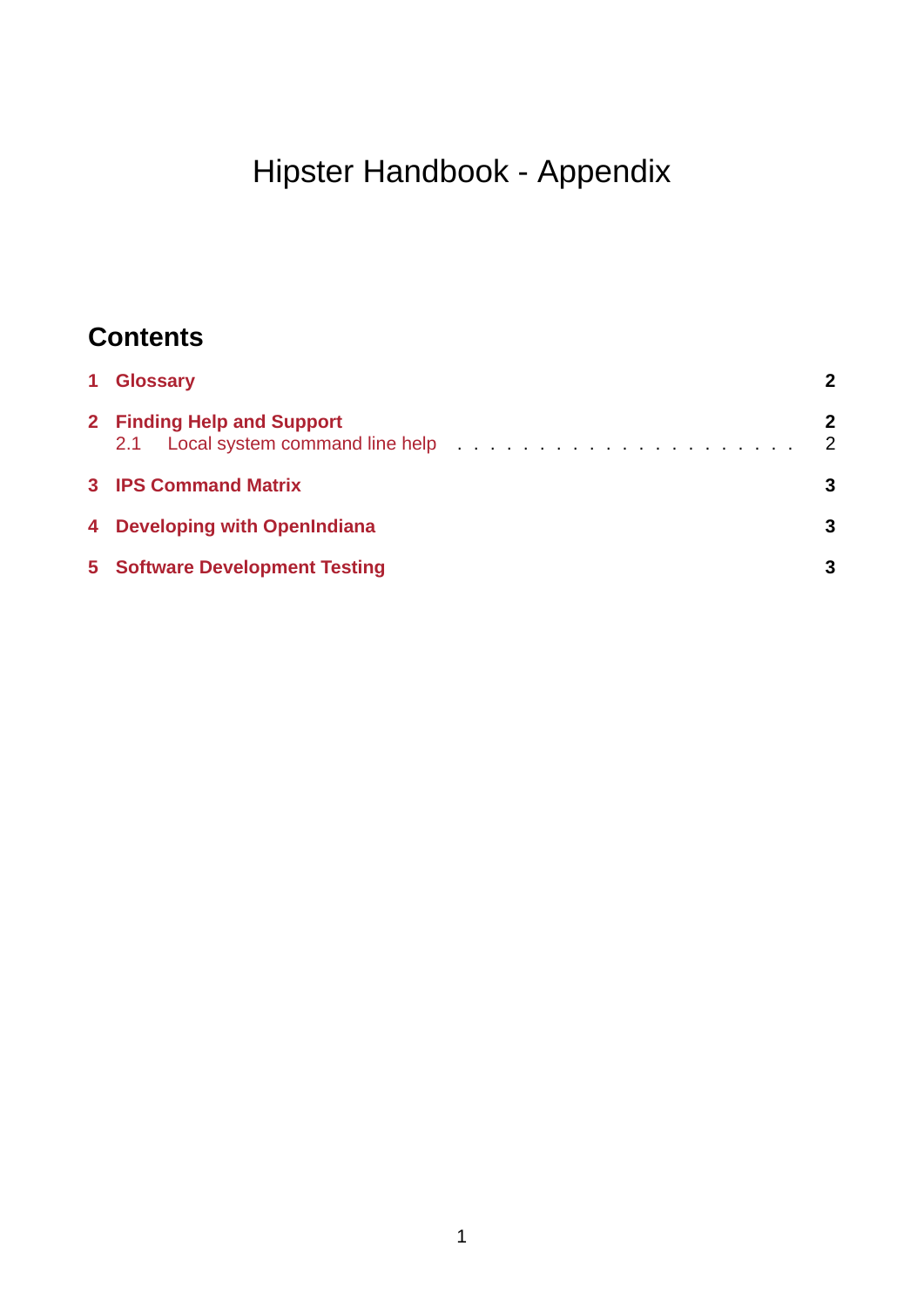#### **NOTE:** This is a **DRAFT** document which may contain errors! Help us improve and expand this site. Please see the **Contrib** section for more details about joining the OpenIndiana Documentation Team.

< place holder for introduction content >

### <span id="page-1-0"></span>**1 Glossary**

| Term          | Definition                                                                                                                                                                              |
|---------------|-----------------------------------------------------------------------------------------------------------------------------------------------------------------------------------------|
| <b>Boomer</b> | The code name for the audio driver<br>framework used by OpenIndiana. Its<br>application interface is Open Sound System<br>(OSS) 4 compatible.                                           |
| Consolidation | A collection of related software which has<br>the scope of a project, historically developed<br>by a dedicated team. OpenIndiana is<br>composed of many consolidations.                 |
| g11n          | Internationalization and localization<br>consolidation.                                                                                                                                 |
| illumos       | A community maintained derivative of the<br>OpenSolaris OS/NET (ON) source which<br>contains core operating system components,<br>including the kernel, drivers, and basic<br>userland. |
| oi-userland   | A new OpenIndiana consolidation which<br>pulls together many of the old legacy<br>consolidations. This new consolidation<br>greatly simplifies the development of<br>OpenIndiana.       |
| <b>SFE</b>    | Spec Files Extra - External 3rd party IPS<br>repository                                                                                                                                 |
| <b>XNV</b>    | The X-Windows consolidation.                                                                                                                                                            |

## <span id="page-1-1"></span>**2 Finding Help and Support**

< Place Holder for section Introduction Content >

### <span id="page-1-2"></span>**2.1 Local system command line help**

- apropos search the manual page names and descriptions **–** Used to find keywords in man pages
- find search for files in a directory hierarchy
- info read Info documents